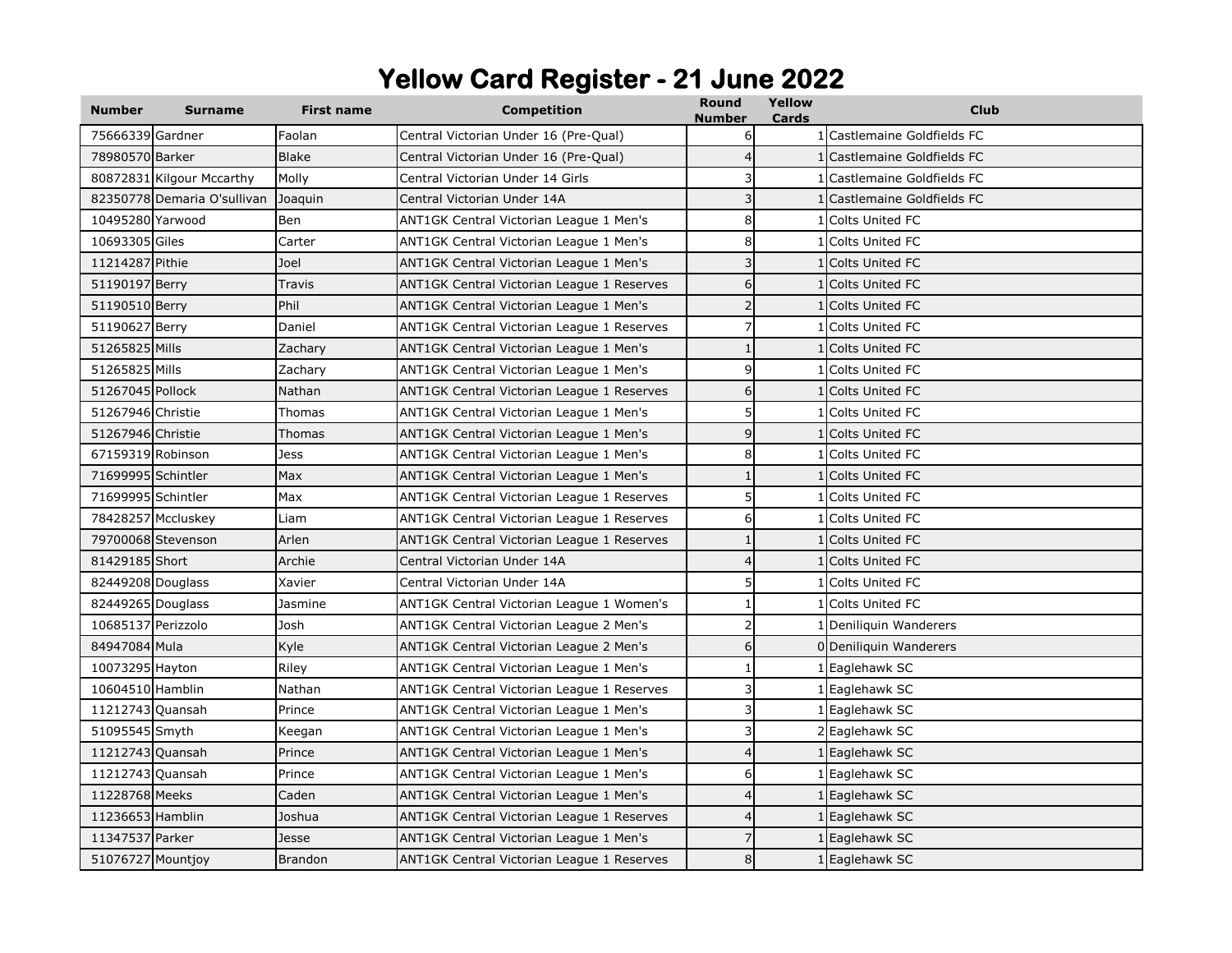| 51079713 Hamblin  |                          | <b>Brent</b>   | ANT1GK Central Victorian League 1 Men's           | $\mathbf{1}$   | 1 Eaglehawk SC         |
|-------------------|--------------------------|----------------|---------------------------------------------------|----------------|------------------------|
| 51079713 Hamblin  |                          | <b>Brent</b>   | ANT1GK Central Victorian League 1 Men's           | 8              | 1 Eaglehawk SC         |
| 51095545 Smyth    |                          | Keegan         | ANT1GK Central Victorian League 1 Men's           | $\mathbf{1}$   | 1 Eaglehawk SC         |
| 51095545 Smyth    |                          | Keegan         | BASL Men's Pre-Season Lightning Cup               |                | 1 Eaglehawk SC         |
| 51096279 Mitchell |                          | Cameron        | ANT1GK Central Victorian League 1 Men's           | $\mathbf{1}$   | 1 Eaglehawk SC         |
| 51096279 Mitchell |                          | Cameron        | ANT1GK Central Victorian League 1 Reserves        | 10             | 1 Eaglehawk SC         |
| 51192375 Duncan   |                          | <b>Blake</b>   | ANT1GK Central Victorian League 1 Reserves        | 2              | 1 Eaglehawk SC         |
| 51215077 Wignall  |                          | <b>Bradley</b> | ANT1GK Central Victorian League 1 Reserves        |                | 1 Eaglehawk SC         |
| 51215226 Forrest  |                          | Kieran         | ANT1GK Central Victorian League 1 Men's           | $\overline{2}$ | 1 Eaglehawk SC         |
| 51215226 Forrest  |                          | Kieran         | ANT1GK Central Victorian League 1 Men's           | 3              | 1 Eaglehawk SC         |
| 51215226 Forrest  |                          | Kieran         | ANT1GK Central Victorian League 1 Men's           |                | 1 Eaglehawk SC         |
| 51215226 Forrest  |                          | Kieran         | ANT1GK Central Victorian League 1 Men's           | 5 <sup>1</sup> | 1 Eaglehawk SC         |
| 51215226 Forrest  |                          | Kieran         | ANT1GK Central Victorian League 1 Men's           | 6              | 1 Eaglehawk SC         |
| 51215226 Forrest  |                          | Kieran         | ANT1GK Central Victorian League 1 Men's           | 8              | 1 Eaglehawk SC         |
|                   | 55739932 Crampton        | Rodney         | ANT1GK Central Victorian League 1 Reserves        | 5              | 1 Eaglehawk SC         |
| 63108674 Walker   |                          | <b>Blake</b>   | ANT1GK Central Victorian League 1 Reserves        | 10             | 1 Eaglehawk SC         |
| 73575458 Bell     |                          | Daniel         | ANT1GK Central Victorian League 1 Reserves        | 8              | 1 Eaglehawk SC         |
| 75647438 Moore    |                          | Brendan        | ANT1GK Central Victorian League 1 Reserves        | 8              | 1 Eaglehawk SC         |
| 77533107 Breeze   |                          | Matthew        | ANT1GK Central Victorian League 1 Men's           | 5              | 0 Eaglehawk SC         |
| 10642913 Pitson   |                          | Tyler          | ANT1GK Central Victorian League 1 Men's           | 10             | Epsom SC               |
| 10642913 Pitson   |                          | Tyler          | ANT1GK Central Victorian League 1 Reserves        | 3              | Epsom SC               |
| 10653665 Bong     |                          | Guenyoung      | ANT1GK Central Victorian League 1 Reserves        | 3              | Epsom SC               |
| 10671520 Dwyer    |                          | Josh           | ANT1GK Central Victorian League 1 Men's           | 9              | Epsom SC               |
| 11178267 Collins  |                          | <b>Nicolas</b> | ANT1GK Central Victorian League 1 Reserves        | 6              | Epsom SC               |
| 11373739 Aung     |                          | Htoo           | Central Victorian Under 16 (Pre-Qual)             | 8              | Epsom SC               |
| 11403662 Pollock  |                          | Kaitlyn        | CV Under 16 Girls - Pre-Season Cup                | 1              | Epsom SC               |
|                   | 11434663 Calderon Garcia | Jose           | <b>ANT1GK Central Victorian League 1 Reserves</b> |                | 1 Epsom SC             |
|                   | 11434663 Calderon Garcia | Jose           | <b>ANT1GK Central Victorian League 1 Reserves</b> |                | 1 Epsom SC             |
|                   | 11434663 Calderon Garcia | Jose           | ANT1GK Central Victorian League 1 Reserves        |                | 1 Epsom SC             |
|                   | 11434663 Calderon Garcia | Jose           | ANT1GK Central Victorian League 1 Reserves        | 9              | 1 Epsom SC             |
|                   | 11434663 Calderon Garcia | <b>Jose</b>    | <b>ANT1GK Central Victorian League 1 Reserves</b> | 10             | 1 Epsom SC             |
| 51265767 Tresize  |                          | Bevan          | ANT1GK Central Victorian League 1 Reserves        | 7              | 1 Epsom SC             |
| 51265767 Tresize  |                          | Bevan          | ANT1GK Central Victorian League 1 Reserves        | $\overline{9}$ | Epsom SC               |
|                   | 51373108 Richardson      | Harley         | ANT1GK Central Victorian League 1 Men's           | 10             | Epsom SC               |
| 56150873 Brown    |                          | <u>James</u>   | <b>ANT1GK Central Victorian League 1 Men's</b>    | 5              | <b>Epsom SC</b>        |
| 56150873 Brown    |                          | <b>James</b>   | <b>ANT1GK Central Victorian League 1 Men's</b>    | 7              | <b>Epsom SC</b>        |
| 56150873 Brown    |                          | <b>James</b>   | <b>ANT1GK Central Victorian League 1 Men's</b>    | 10             | 1 Epsom SC             |
|                   | 51008621 Degraft-hayford | Benjamin       | ANT1GK Central Victorian League 1 Men's           | 2              | 2 Shepparton United SC |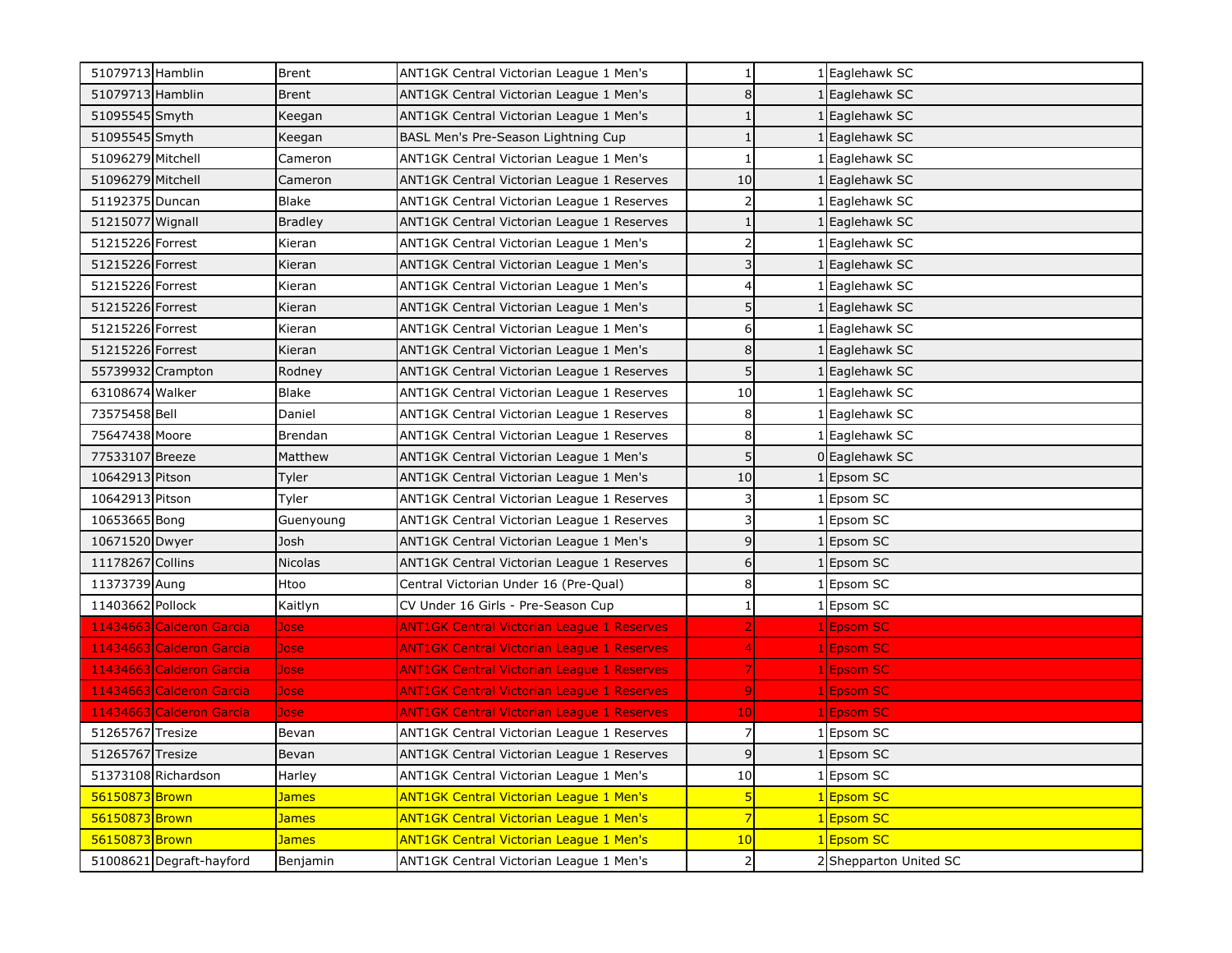|                     | 56152507 Langenbacher | Mitchell           | ANT1GK Central Victorian League 1 Men's        | $\overline{2}$           | 0 Epsom SC             |
|---------------------|-----------------------|--------------------|------------------------------------------------|--------------------------|------------------------|
|                     | 60862455 Arkinstall   | Cooper             | ANT1GK Central Victorian League 1 Men's        |                          | 1 Epsom SC             |
| 74352147 Karimi     |                       | Khodabakhsh        | ANT1GK Central Victorian League 1 Men's        | 5                        | 2 Shepparton United SC |
| 60862455 Arkinstall |                       | Cooper             | ANT1GK Central Victorian League 1 Men's        |                          | Epsom SC               |
| 63145486 Smith      |                       | Danial             | ANT1GK Central Victorian League 1 Men's        | 9                        | 1 Epsom SC             |
|                     | 67000786 Christensen  | Josh               | ANT1GK Central Victorian League 1 Reserves     | 5                        | 1 Epsom SC             |
|                     | 74192592 Hromenko     | <mark>Logan</mark> | <b>ANT1GK Central Victorian Youth</b>          |                          | 1 Epsom SC             |
|                     | 74192592 Hromenko     | <u>Logan</u>       | <b>ANT1GK Central Victorian Youth</b>          |                          | 1 Epsom SC             |
|                     | 74192592 Hromenko     | Logan              | <b>ANT1GK Central Victorian Youth</b>          |                          | 1 Epsom SC             |
| 74752882 Gardner    |                       | Caden              | <b>ANT1GK Central Victorian Youth</b>          |                          | 1 Epsom SC             |
| 74752882 Gardner    |                       | Caden              | ANT1GK CV Youth - League Cup                   |                          | 1 Epsom SC             |
| 75166983 Heard      |                       | Noah               | <b>ANT1GK Central Victorian Youth</b>          |                          | 1 Epsom SC             |
| 75171298 Barnes     |                       | Reilly             | <b>ANT1GK Central Victorian Youth</b>          | 5                        | 1 Epsom SC             |
| 75771006 Soe        |                       | Bu Gay             | ANT1GK Central Victorian League 1 Reserves     | 10                       | 1 Epsom SC             |
| 79789244 O'Shea     |                       | Lucy               | CV Under 16 Girls - Pre-Season Cup             | $\overline{\phantom{0}}$ | 1 Epsom SC             |
| 79893319 Thatcher   |                       | Kaleb              | <b>ANT1GK Central Victorian Youth</b>          | 4                        | 1 Epsom SC             |
| 79915104 Vassallo   |                       | Kaden              | Central Victorian Under 16 (Pre-Qual)          | 8                        | 1 Epsom SC             |
| 81932675 Tresize    |                       | Morgan             | ANT1GK Central Victorian League 1 Men's        |                          | 1 Epsom SC             |
| 84730779 Kawmar     |                       | May Chrie          | Central Victorian Under 16 (Pre-Qual)          |                          | 1 Epsom SC             |
| 10633044 Boe        |                       | Win                | ANT1GK Central Victorian League 1 Men's        |                          | 1 Golden City SC (VIC) |
| 10681070 McMillan   |                       | Pete               | ANT1GK Central Victorian League 1 Men's        | 2                        | 0 Golden City SC (VIC) |
|                     | 11167017 Hutchings    | Ben                | ANT1GK Central Victorian League 1 Men's        | $\overline{2}$           | 1 Golden City SC (VIC) |
| 60894680 Barrett    |                       | Stephen            | ANT1GK Central Victorian League 1 Men's        | 10                       | 2 Strathdale SC        |
| 11244328 Tway       |                       | San Myit           | ANT1GK Central Victorian League 1 Reserves     | 9                        | Golden City SC (VIC)   |
| 51219749 Clayton    |                       | Xavier             | ANT1GK Central Victorian League 1 Men's        |                          | 2 Strathdale SC        |
| 11411681 Htoo       |                       | Aye                | ANT1GK Central Victorian League 1 Men's        | 3                        | Golden City SC (VIC)   |
| 11427612 So         |                       | Eh                 | ANT1GK Central Victorian League 1 Reserves     | $\mathsf{q}$             | Golden City SC (VIC)   |
|                     | 11428285 OShannessy   | Cameron            | ANT1GK Central Victorian League 1 Men's        |                          | Golden City SC (VIC)   |
| 28281236 Jones      |                       | Ben                | ANT1GK Central Victorian League 1 Men's        | 7                        | Golden City SC (VIC)   |
| 51078749 Morley     |                       | Harrison           | ANT1GK Central Victorian League 1 Men's        |                          | Golden City SC (VIC)   |
| 51078749 Morley     |                       | <u>Harrison</u>    | <b>ANT1GK Central Victorian League 1 Men's</b> |                          | Golden City SC (VIC)   |
| 51078749 Morley     |                       | <u>Harrison</u>    | <b>ANT1GK Central Victorian League 1 Men's</b> | 5                        | Golden City SC (VIC)   |
| 51078749 Morley     |                       | <b>Harrison</b>    | <b>ANT1GK Central Victorian League 1 Men's</b> | 10                       | Golden City SC (VIC)   |
| 51099356 Lefevre    |                       | Dylan              | ANT1GK Central Victorian League 1 Reserves     | 9                        | 1 Golden City SC (VIC) |
| 51268068 Butler     |                       | Matthew            | ANT1GK Central Victorian League 1 Reserves     | 4                        | 1 Golden City SC (VIC) |
| 63223168 Sibly      |                       | Liam               | ANT1GK Central Victorian League 1 Reserves     |                          | 0 Golden City SC (VIC) |
| 74111568 Tucker     |                       | Sam                | ANT1GK Central Victorian League 1 Men's        |                          | 1 Golden City SC (VIC) |
| 77254019 Pay        |                       | Ah                 | ANT1GK Central Victorian League 1 Men's        |                          | 1 Golden City SC (VIC) |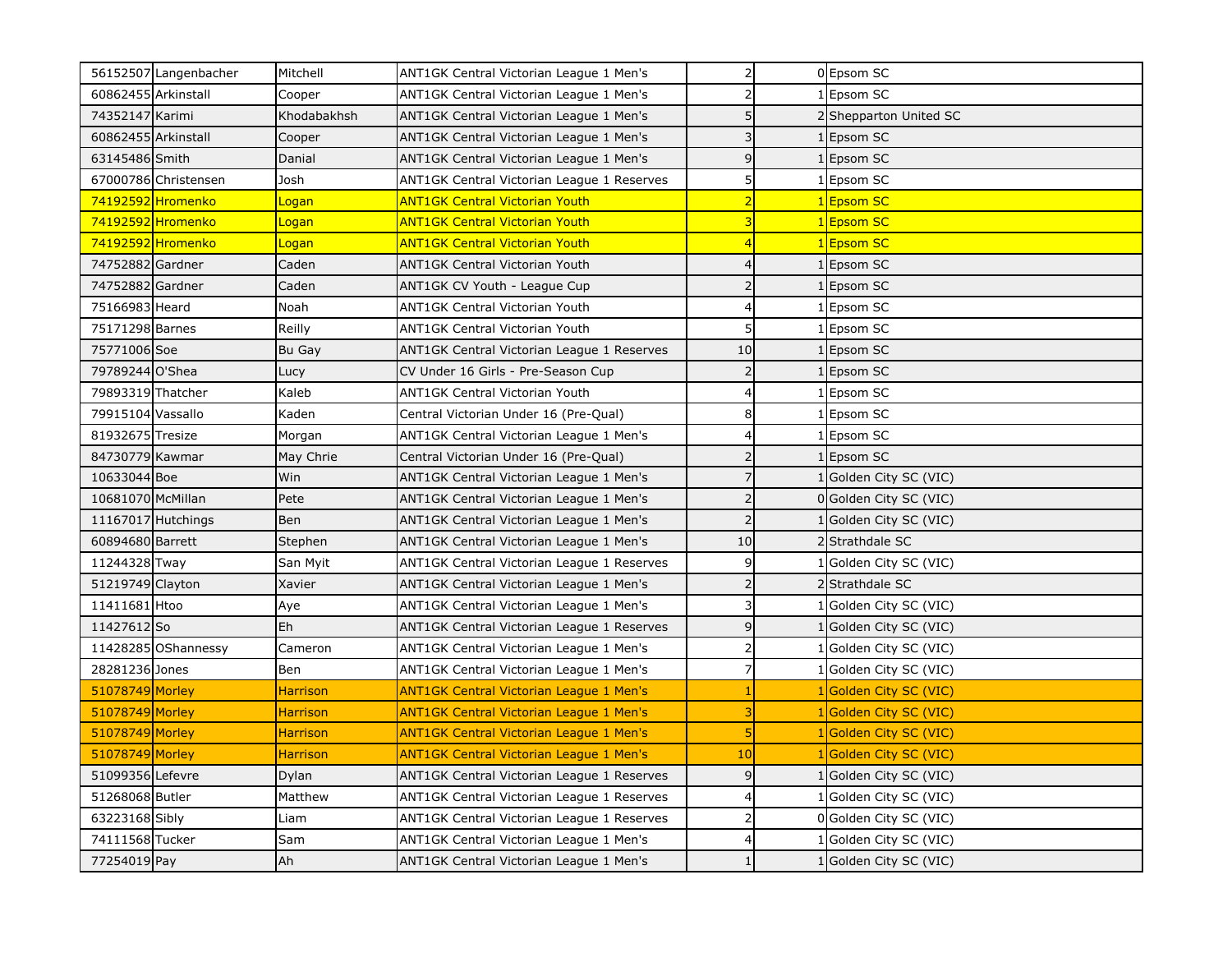| 82031113 Baker          | Dylan              | Central Victorian Under 16 (Pre-Qual)             | 4                        |   | 1 Golden City SC (VIC)                         |
|-------------------------|--------------------|---------------------------------------------------|--------------------------|---|------------------------------------------------|
| 82815853 Cornelius      | Ruby               | Central Victorian Under 16 Girls                  |                          |   | Golden City SC (VIC)                           |
| 10403582 Durrant        | Liam               | Central Victorian Under 16 (Pre-Qual)             | 4                        |   | 0 Kyneton District SC                          |
| 11430379 Bateman        | Reece              | ANT1GK Central Victorian Youth                    | 8                        |   | 1 Kyneton District SC                          |
| 11458066 Urguhart       | Caleb              | Central Victorian Under 16 (Pre-Qual)             |                          |   | 1 Kyneton District SC                          |
| 84353291 Mckimm         | Connor             | <b>ANT1GK Central Victorian Youth</b>             |                          |   | 1 Kyneton District SC                          |
| 10039987 Waters-Hughes  | Andrew             | ANT1GK Central Victorian League 1 Men's           |                          |   | 1 La Trobe University SC                       |
| 10039987 Waters-Hughes  | Andrew             | ANT1GK Central Victorian League 1 Men's           |                          |   | 1 La Trobe University SC                       |
| 10625391 Wheatley       | Samuel             | ANT1GK Central Victorian League 1 Men's           | 9                        |   | 1 La Trobe University SC                       |
| 11210004 Burandt        | Nathan             | ANT1GK Central Victorian League 1 Reserves        |                          |   | 1 La Trobe University SC                       |
| 11210452 Green          | Miles              | ANT1GK Central Victorian League 1 Men's           | 6                        |   | 1 La Trobe University SC                       |
| 11210452 Green          | Miles              | ANT1GK Central Victorian League 1 Men's           | 7                        |   | 1 La Trobe University SC                       |
| 11448671 Bish           | Seth               | ANT1GK Central Victorian League 1 Men's           | 7                        |   | 1 La Trobe University SC                       |
| 11460043 Lama Lo        | <b>Bikram</b>      | ANT1GK Central Victorian League 1 Men's           | 6                        |   | 1 La Trobe University SC                       |
| 11460043 Lama Lo        | <b>Bikram</b>      | ANT1GK Central Victorian League 1 Men's           | 10                       |   | 1 La Trobe University SC                       |
| 51075844 Naunton        | Josh               | <b>ANT1GK Central Victorian League 1 Men's</b>    | 4                        |   | 1 La Trobe University SC                       |
| 51075844 Naunton        | Josh               | <b>ANT1GK Central Victorian League 1 Men's</b>    | $\overline{7}$           |   | 1 La Trobe University SC                       |
| 51075844 Naunton        | Josh               | <b>ANT1GK Central Victorian League 1 Men's</b>    | $\overline{8}$           |   | 1 La Trobe University SC                       |
| 51266856 Drechsler      | <b>Ben</b>         | <b>ANT1GK Central Victorian League 1 Men's</b>    |                          |   | 1 La Trobe University SC                       |
| 51266856 Drechsler      | <b>Ben</b>         | <b>ANT1GK Central Victorian League 1 Men's</b>    | 4                        |   | <b>OLa Trobe University SC</b>                 |
| 51266856 Drechsler      | <b>Ben</b>         | <b>ANT1GK Central Victorian League 1 Men's</b>    | 8                        |   | 1 La Trobe University SC                       |
| 67003830 Harrison       | Lachlan            | <b>ANT1GK Central Victorian League 1 Reserves</b> | 9                        |   | 1 La Trobe University SC                       |
| 78592177 Mcnamara       | Lewis              | ANT1GK Central Victorian League 1 Reserves        | 2                        | 1 | La Trobe University SC                         |
| 82206707 Gjonej         | Flavio             | ANT1GK Central Victorian League 1 Reserves        |                          |   | 1 La Trobe University SC                       |
| 83539189 Pavez Zapata   | Hernan             | ANT1GK Central Victorian League 1 Men's           |                          |   | 1 La Trobe University SC                       |
| 11109542 Donoghue       | Stephen            | ANT1GK Central Victorian League 2 Men's           | $\overline{\phantom{0}}$ |   | Moama-Echuca Border Raiders Soccer Association |
| 11238773 Gibson         | <b>Bransen</b>     | ANT1GK Central Victorian League 2 Men's           |                          |   | Moama-Echuca Border Raiders Soccer Association |
| 11238773 Gibson         | <b>Bransen</b>     | ANT1GK Central Victorian League 2 Men's           | 3                        |   | Moama-Echuca Border Raiders Soccer Association |
| 11469931 Swardt         | Gareth-Lee Collins | ANT1GK Central Victorian League 2 Men's           | 2                        |   | Moama-Echuca Border Raiders Soccer Association |
| 11469931 Swardt         | Gareth-Lee Collins | ANT1GK Central Victorian League 2 Men's           | 3                        |   | Moama-Echuca Border Raiders Soccer Association |
| 11500535 Dos Santos     | Jose               | ANT1GK Central Victorian League 2 Men's           | 4                        |   | Moama-Echuca Border Raiders Soccer Association |
| 61404786 Mawson         | Angus              | ANT1GK Central Victorian League 2 Men's           |                          |   | Moama-Echuca Border Raiders Soccer Association |
| 73664385 Jouault-thomas | Sebastien          | Central Victorian Under 16 (Pre-Qual)             | 6                        |   | Moama-Echuca Border Raiders Soccer Association |
| 10715622 Marino         | <b>Nick</b>        | ANT1GK Central Victorian League 1 Men's           | 6                        |   | 0 Shepparton South SC                          |
| 10777475 Al Gazaly      | Abbas              | ANT1GK Central Victorian League 1 Reserves        | 6                        |   | 1 Shepparton South SC                          |
| 10777475 Al Gazaly      | Abbas              | <b>ANT1GK Central Victorian Youth</b>             | 8                        |   | 1 Shepparton South SC                          |
| 10927363 Ghorbani       | Mahdi              | ANT1GK Central Victorian Youth                    | 3                        |   | 0 Shepparton South SC                          |
| 10982142 Abbasi         | <b>Sajad</b>       | <b>ANT1GK Central Victorian Youth</b>             | 3                        |   | 1 Shepparton South SC                          |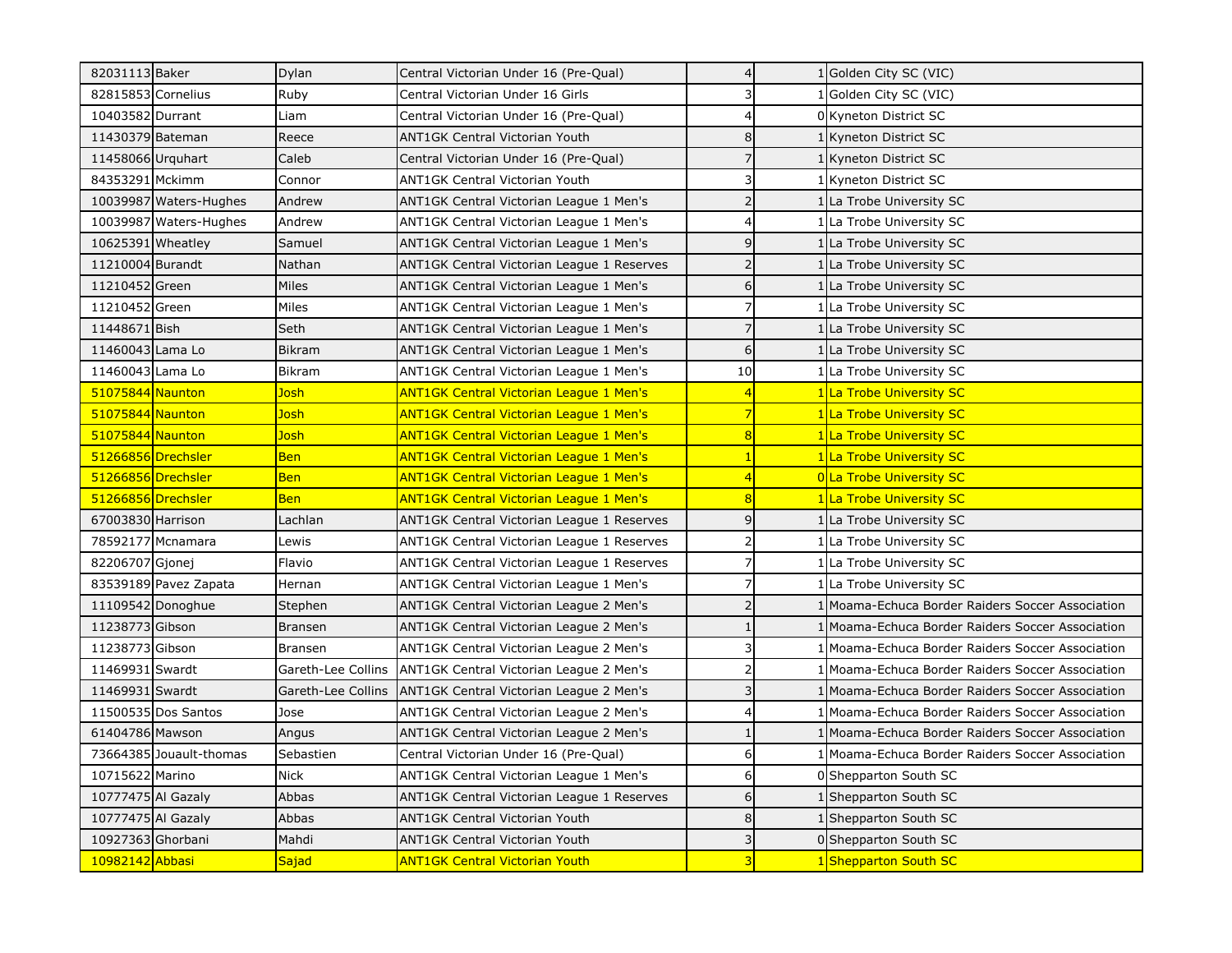| 10982142 Abbasi    |                    | Sajad           | <b>ANT1GK Central Victorian Youth</b>             | $\overline{4}$ | 1 Shepparton South SC      |
|--------------------|--------------------|-----------------|---------------------------------------------------|----------------|----------------------------|
| 10982142 Abbasi    |                    | Sajad           | <b>ANT1GK CV Youth - League Cup</b>               |                | <b>Shepparton South SC</b> |
| 10983056 Naveed    |                    | Ali             | <b>ANT1GK Central Victorian Youth</b>             |                | 1 Shepparton South SC      |
| 10983056 Naveed    |                    | Ali             | <b>ANT1GK Central Victorian Youth</b>             |                | 1 Shepparton South SC      |
| 10983056 Naveed    |                    | Ali             | <b>ANT1GK Central Victorian Youth</b>             | 8              | 1 Shepparton South SC      |
| 10983056 Naveed    |                    | Ali             | <b>ANT1GK CV Youth - League Cup</b>               |                | <b>Shepparton South SC</b> |
| 11227367 Alshawaf  |                    | Joseph          | ANT1GK CV Youth - League Cup                      |                | 1 Shepparton South SC      |
| 11399245 Farhood   |                    | <b>Abdullah</b> | <b>ANT1GK Central Victorian Youth</b>             |                | 1 Shepparton South SC      |
| 11399245 Farhood   |                    | <b>Abdullah</b> | <b>ANT1GK Central Victorian Youth</b>             |                | 1 Shepparton South SC      |
| 11399245 Farhood   |                    | <b>Abdullah</b> | <b>ANT1GK Central Victorian Youth</b>             |                | 1 Shepparton South SC      |
| 11399245 Farhood   |                    | <b>Abdullah</b> | <b>ANT1GK Central Victorian Youth</b>             |                | 1 Shepparton South SC      |
| 11399245 Farhood   |                    | <b>Abdullah</b> | <b>ANT1GK CV Youth - League Cup</b>               |                | 1 Shepparton South SC      |
| 11399245 Farhood   |                    | <b>Abdullah</b> | <b>ANT1GK CV Youth - League Cup</b>               |                | 1 Shepparton South SC      |
| 11439717 Emami     |                    | Qurban          | <b>ANT1GK Central Victorian Youth</b>             | 7              | 1 Shepparton South SC      |
| 11442798 Abbasi    |                    | Eltaf           | ANT1GK CV Youth - League Cup                      | $\mathbf{1}$   | 1 Shepparton South SC      |
| 11442798 Abbasi    |                    | Eltaf           | ANT1GK CV Youth - League Cup                      | $\overline{2}$ | 1 Shepparton South SC      |
| 11446541 Busiello  |                    | <b>Joseph</b>   | <b>ANT1GK Central Victorian League 1 Reserves</b> | 3              | <b>Shepparton South SC</b> |
| 11446541 Busiello  |                    | Joseph          | <b>ANT1GK Central Victorian League 1 Reserves</b> | $\overline{8}$ | <b>Shepparton South SC</b> |
| 11446541 Busiello  |                    | Joseph          | <b>ANT1GK Central Victorian League 1 Reserves</b> | 10             | <b>Shepparton South SC</b> |
| 11446624 Graham    |                    | Marlon          | ANT1GK Central Victorian League 1 Reserves        | 8              | Shepparton South SC        |
| 51203917 Aitken    |                    | Joel            | ANT1GK Central Victorian League 1 Men's           | 6              | Shepparton South SC        |
| 51371292 Cirillo   |                    | Justin          | ANT1GK Central Victorian League 1 Men's           | 9              | Shepparton South SC        |
| 56149446 Radevski  |                    | Nathan          | ANT1GK Central Victorian League 1 Men's           | 9              | Shepparton South SC        |
| 82157686 Alizadah  |                    | Mohammad Ali    | ANT1GK Central Victorian League 1 Reserves        | 5              | 2 Shepparton United SC     |
| 59263152 Keenan    |                    | William         | ANT1GK Central Victorian League 1 Men's           | 3              | Shepparton South SC        |
| 10981414 Faizi     |                    | Qudratullah     | ANT1GK Central Victorian League 1 Reserves        | 5              | Shepparton United SC       |
| 59263152 Keenan    |                    | William         | ANT1GK Central Victorian League 1 Men's           | 6              | Shepparton South SC        |
| 60810231 Stanyer   |                    | Joshua          | ANT1GK Central Victorian League 1 Reserves        | 8              | Shepparton South SC        |
| 71546592 Mori      |                    | Nicholas        | ANT1GK Central Victorian League 1 Men's           | 10             | Shepparton South SC        |
| 74365230 Kane      |                    | Shaun           | ANT1GK Central Victorian League 1 Men's           | 6              | Shepparton South SC        |
| 84397934 Grant     |                    | Sean            | ANT1GK Central Victorian League 1 Men's           | 6              | Shepparton South SC        |
| 10008460 Shaholli  |                    | Roven           | ANT1GK Central Victorian League 1 Men's           | 10             | Shepparton United SC       |
|                    | 10026172 Pendovski | Daniel          | ANT1GK Central Victorian League 1 Men's           | $\overline{2}$ | Shepparton United SC       |
| 10066205 Abbasi    |                    | Mustafa         | ANT1GK Central Victorian League 1 Reserves        | 8              | Shepparton United SC       |
|                    | 10085833 Ambrosini | Tara            | ANT1GK Central Victorian League 1 Women's         |                | Shepparton United SC       |
| 10145218 Worrall   |                    | Joe             | ANT1GK Central Victorian League 1 Men's           | 6              | Shepparton United SC       |
| 10363541 Petrovski |                    | Goran           | ANT1GK Central Victorian League 1 Men's           | 8              | Shepparton United SC       |
| 10560667 Karimi    |                    | <b>Qader</b>    | <b>ANT1GK Central Victorian League 1 Men's</b>    | 3              | 1 Shepparton United SC     |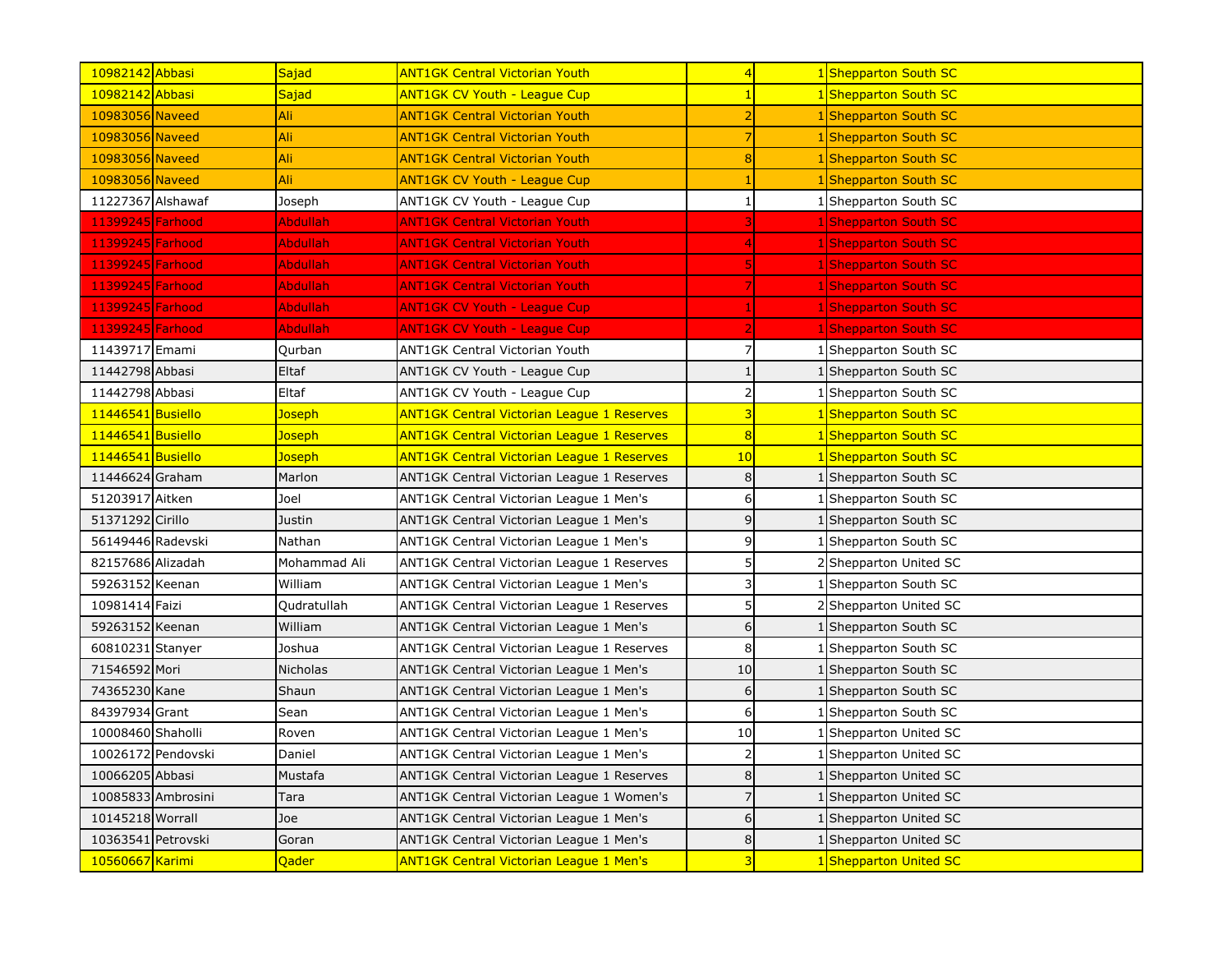| 10560667 Karimi       | Qader         | <b>ANT1GK Central Victorian League 1 Men's</b> | 5                        | 1 Shepparton United SC        |
|-----------------------|---------------|------------------------------------------------|--------------------------|-------------------------------|
| 10560667 Karimi       | Qader         | <b>ANT1GK Central Victorian League 1 Men's</b> |                          | <b>Shepparton United SC</b>   |
| 11036146 Alizada      | Alisina       | ANT1GK Central Victorian League 1 Men's        | 7                        | Shepparton United SC          |
| 11036146 Alizada      | Alisina       | ANT1GK Central Victorian League 1 Reserves     |                          | 1 Shepparton United SC        |
| 11458441 Mohammadi    | Ayatullah     | ANT1GK Central Victorian League 1 Reserves     | 3                        | 1 Shepparton United SC        |
| 11477229 Jamshaid     | Jawad         | ANT1GK Central Victorian League 1 Reserves     | 3                        | 1 Shepparton United SC        |
| 11477229 Jamshaid     | Jawad         | ANT1GK Central Victorian League 1 Reserves     | 5                        | 0 Shepparton United SC        |
| 51159507 Gutterres    | Marques       | ANT1GK Central Victorian League 1 Men's        | 7                        | 1 Shepparton United SC        |
| 60781689 Singh        | Berinder      | ANT1GK Central Victorian League 1 Reserves     |                          | 1 Shepparton United SC        |
| 66679150 Baqiri       | Mohammad Reza | ANT1GK Central Victorian League 1 Men's        | 4                        | 1 Shepparton United SC        |
| 71685606 Al-Gazaly    | Mohammed      | <b>ANT1GK Central Victorian League 1 Men's</b> |                          | 1 Shepparton United SC        |
| 71685606 Al-Gazaly    | Mohammed      | <b>ANT1GK Central Victorian League 1 Men's</b> |                          | <b>0</b> Shepparton United SC |
| 71685606 Al-Gazaly    | Mohammed      | <b>ANT1GK Central Victorian League 1 Men's</b> | 9                        | <b>Shepparton United SC</b>   |
| 71685606 Al-Gazaly    | Mohammed      | <b>ANT1GK Central Victorian League 1 Men's</b> | 10                       | <b>Shepparton United SC</b>   |
| 73182479 Wilson       | <b>Jett</b>   | ANT1GK Central Victorian League 1 Reserves     | $\overline{2}$           | 1 Shepparton United SC        |
| 73182479 Wilson       | <b>Jett</b>   | ANT1GK Central Victorian League 1 Reserves     | 3                        | 1 Shepparton United SC        |
| 74352147 Karimi       | Khodabakhsh   | ANT1GK Central Victorian League 1 Men's        |                          | 0 Shepparton United SC        |
| 78649456 Qazikhil     | Aminullah     | ANT1GK Central Victorian League 1 Reserves     |                          | 0 Shepparton United SC        |
| 78934411 Grabham      | Pippa         | ANT1GK Central Victorian League 1 Women's      | 6                        | Shepparton United SC          |
| 81970196 Gulzari      | Murtaza       | ANT1GK Central Victorian League 1 Men's        | 6                        | 1 Shepparton United SC        |
| 82157686 Alizadah     | Mohammad Ali  | ANT1GK Central Victorian League 1 Reserves     |                          | Shepparton United SC          |
| 82157686 Alizadah     | Mohammad Ali  | ANT1GK Central Victorian League 1 Reserves     |                          | Shepparton United SC          |
| 83501577 Sharifi      | Shah Mohammad | ANT1GK Central Victorian League 1 Reserves     | 3                        | 0 Shepparton United SC        |
| 83502278 Abdul        | Haqil         | ANT1GK Central Victorian League 1 Men's        |                          | 1 Shepparton United SC        |
| 10032786 Thompson     | Siobhan       | ANT1GK CV League 1 Women's - League Cup        |                          | 1 Spring Gully United SC      |
| 10088343 Van Der Werf | Dane          | ANT1GK Central Victorian League 1 Men's        | 9                        | 1 Spring Gully United SC      |
| 10549194 Cartledge    | <b>Steve</b>  | ANT1GK Central Victorian League 1 Reserves     | $\overline{\phantom{0}}$ | 0 Spring Gully United SC      |
| 10909709 Harrington   | Michael       | ANT1GK Central Victorian League 1 Reserves     | 9                        | Spring Gully United SC        |
| 11353042 Genevrier    | Florent       | ANT1GK Central Victorian League 1 Men's        |                          | 1 Spring Gully United SC      |
| 50669746 Pilkington   | Harry         | ANT1GK Central Victorian League 1 Men's        | 5                        | Spring Gully United SC        |
| 51075265 Lane         | Caleb         | ANT1GK Central Victorian League 1 Reserves     | 10                       | Spring Gully United SC        |
| 51075778 Dawson       | Marcus        | ANT1GK Central Victorian League 1 Reserves     | $\overline{2}$           | 1 Spring Gully United SC      |
| 51194835 Styles       | Jarrod        | ANT1GK Central Victorian League 1 Men's        | 3                        | 1 Spring Gully United SC      |
| 51194835 Styles       | Jarrod        | ANT1GK Central Victorian League 1 Men's        | 5                        | 1 Spring Gully United SC      |
| 63034441 Hartigan     | Flynn         | ANT1GK Central Victorian League 1 Men's        |                          | 1 Spring Gully United SC      |
| 63034441 Hartigan     | Flynn         | ANT1GK Central Victorian League 1 Men's        | 6                        | Spring Gully United SC        |
| 63145296 Joss         | Riley         | ANT1GK Central Victorian League 1 Men's        | 9                        | Spring Gully United SC        |
| 63145296 Joss         | <b>Riley</b>  | ANT1GK Central Victorian League 1 Reserves     | $\overline{2}$           | 1 Spring Gully United SC      |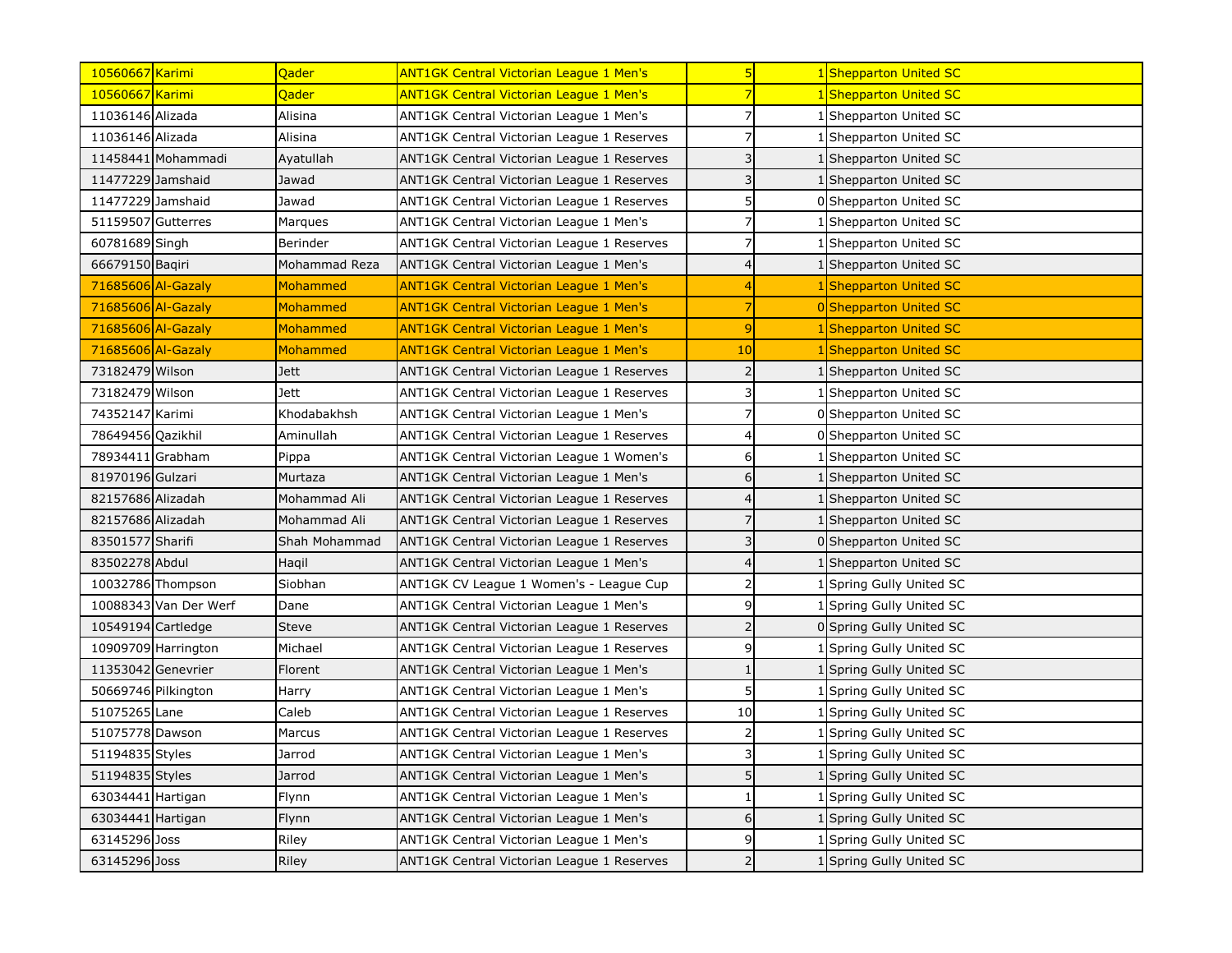| 71695225 Harding    | Parker              | <b>ANT1GK Central Victorian League 1 Reserves</b> | 9               |              | 1 Spring Gully United SC        |
|---------------------|---------------------|---------------------------------------------------|-----------------|--------------|---------------------------------|
| 71695225 Harding    | <mark>Parker</mark> | <b>ANT1GK Central Victorian Youth</b>             |                 |              | 1 Spring Gully United SC        |
| 71695225 Harding    | Parker              | <b>ANT1GK Central Victorian Youth</b>             | $6\overline{6}$ |              | 1 Spring Gully United SC        |
| 71796486 Ndikumana  | Sydney              | ANT1GK Central Victorian League 1 Men's           | 5               |              | 1 Spring Gully United SC        |
| 73115206 Dawson     | Ewan                | ANT1GK Central Victorian League 1 Men's           |                 |              | 1 Spring Gully United SC        |
| 73134827 Watson     | Paddy               | <b>ANT1GK Central Victorian Youth</b>             |                 |              | 1 Spring Gully United SC        |
| 75256834 Cook       | Solomon             | Central Victorian Under 16 (Pre-Qual)             | 6               |              | 1 Spring Gully United SC        |
| 75257832 Smith      | Cameron             | ANT1GK Central Victorian League 1 Men's           |                 |              | 1 Spring Gully United SC        |
| 75259671 Atherton   | Cooper              | <b>ANT1GK Central Victorian Youth</b>             |                 |              | 1 Spring Gully United SC        |
| 78464823 Wooldridge | Henry               | ANT1GK CV Youth - League Cup                      |                 |              | 1 Spring Gully United SC        |
| 10715745 Tuyisabe   | Laz                 | ANT1GK CV League 2 Men's - League Cup             | 2               |              | 1 Strathdale SC                 |
| 11210874 Reuben     | Abel                | ANT1GK Central Victorian League 2 Men's           | $\overline{2}$  |              | 1 Strathdale SC                 |
| 11411055 Miller     | <b>Matthew</b>      | <b>ANT1GK Central Victorian League 1 Men's</b>    |                 |              | 1Strathdale SC                  |
| 11411055 Miller     | <b>Matthew</b>      | <b>ANT1GK Central Victorian League 1 Men's</b>    |                 |              | <b>Strathdale SC</b>            |
| 11411055 Miller     | <b>Matthew</b>      | <b>ANT1GK Central Victorian League 1 Men's</b>    |                 |              | Strathdale SC                   |
| 11411055 Miller     | <b>Matthew</b>      | <b>ANT1GK Central Victorian League 1 Men's</b>    |                 |              | Strathdale SC                   |
| 11411055 Miller     | <b>Matthew</b>      | <b>ANT1GK Central Victorian League 1 Men's</b>    |                 |              | Strathdale SC                   |
| 11452322 Naso       | Furaha              | ANT1GK CV League 2 Men's - League Cup             |                 |              | 1 Strathdale SC                 |
| 11479815 Isaac      | Fred                | ANT1GK Central Victorian League 2 Men's           | 2               | $\mathbf{1}$ | Strathdale SC                   |
| 51076255 Davies     | Thomas              | ANT1GK Central Victorian League 1 Reserves        | 9               |              | 1 Strathdale SC                 |
| 51193118 Roberts    | Luke                | ANT1GK Central Victorian League 1 Men's           | 8               |              | 1 Strathdale SC                 |
| 51194488 Tramm      | Keian               | ANT1GK Central Victorian League 1 Men's           | 4               |              | 1 Strathdale SC                 |
| 51266914 Vlaeminck  | Max                 | <b>ANT1GK Central Victorian League 1 Men's</b>    | 5               |              | 1 Strathdale SC                 |
| 51266914 Vlaeminck  | <b>Max</b>          | <b>ANT1GK Central Victorian League 1 Men's</b>    | $\overline{9}$  |              | 1 Strathdale SC                 |
| 51266914 Vlaeminck  | Max                 | <b>ANT1GK Central Victorian League 1 Men's</b>    | 10              |              | 1 Strathdale SC                 |
| 51266971 Abe        | Tom                 | ANT1GK Central Victorian League 1 Reserves        | 9               |              | 1 Strathdale SC                 |
| 51268019 Gwynn      | Jack                | ANT1GK Central Victorian League 1 Men's           | 6               |              | 1 Strathdale SC                 |
| 51268407 Bryers     | Jon                 | ANT1GK Central Victorian League 1 Men's           | 4               |              | 1 Strathdale SC                 |
| 56153885 Deblauw    | Daniel              | ANT1GK Central Victorian League 1 Men's           | 9               |              | 1 Strathdale SC                 |
| 56153885 Deblauw    | Daniel              | ANT1GK Central Victorian League 1 Men's           | 10              |              | 1 Strathdale SC                 |
| 63311138 Lodewijks  | Mats                | ANT1GK Central Victorian League 1 Reserves        | 9               |              | Strathdale SC                   |
| 73669855 Scholtens  | Samuel              | ANT1GK Central Victorian Youth                    |                 |              | 1 Strathdale SC                 |
| 75295600 Rachele    | Thomas              | ANT1GK Central Victorian Youth                    |                 |              | 2 Shepparton South SC           |
| 78909025 Tait       | Emma                | ANT1GK Central Victorian League 1 Women's         |                 |              | 1 Strathdale SC                 |
| 79700068 Stevenson  | Arlen               | Central Victorian Under 16 (Pre-Qual)             | 6               |              | 1 Strathdale SC                 |
| 81752818 Sloane     | James               | <b>ANT1GK Central Victorian Youth</b>             |                 |              | 1 Strathdale SC                 |
| 11207810 Thompson   | Jacob               | ANT1GK Central Victorian League 2 Men's           | 6               |              | 1 Swan Hill Soccer League [617] |
| 11207810 Thompson   | Jacob               | Central Victorian Under 16 (Pre-Qual)             |                 |              | 1 Swan Hill Soccer League [617] |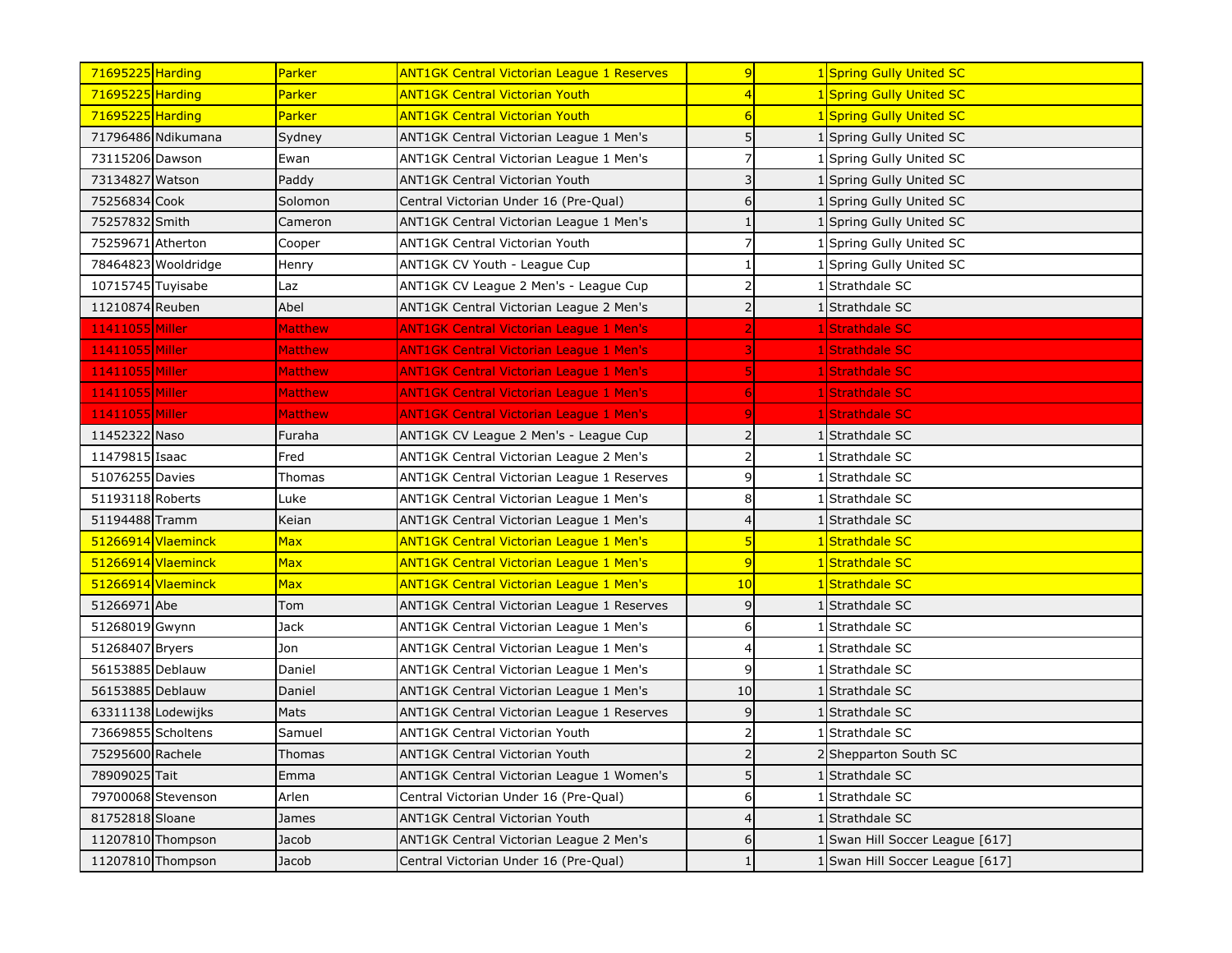| 11217580 De Gregorio | Jim           | ANT1GK Central Victorian League 2 Men's           | 6              |                | 1 Swan Hill Soccer League [617] |
|----------------------|---------------|---------------------------------------------------|----------------|----------------|---------------------------------|
| 11446363 Hamilton    | <b>Blaze</b>  | ANT1GK Central Victorian League 2 Men's           | 6              |                | 1 Swan Hill Soccer League [617] |
| 11446403 Alragehi    | Haythem       | ANT1GK Central Victorian League 2 Men's           | 5              |                | Swan Hill Soccer League [617]   |
| 11470838 Larona      | Justin        | Central Victorian Under 16 (Pre-Qual)             | $\overline{2}$ |                | 1 Swan Hill Soccer League [617] |
| 56769896 Fox         | Cooper        | ANT1GK Central Victorian League 2 Men's           | 6              |                | Swan Hill Soccer League [617]   |
| 78393287 Page        | Joel          | ANT1GK Central Victorian League 2 Men's           | 6              |                | Swan Hill Soccer League [617]   |
| 80113277 Croskery    | Cal           | Central Victorian Under 16 (Pre-Qual)             | 5              |                | 1 Swan Hill Soccer League [617] |
| 10067589 Singh       | Rajvir        | ANT1GK Central Victorian League 1 Reserves        | $\overline{7}$ |                | <b>Tatura SC</b>                |
| 10067589 Singh       | Rajvir        | ANT1GK Central Victorian League 1 Reserves        | 8              |                | <b>Tatura SC</b>                |
| 74192592 Hromenko    | Logan         | ANT1GK CV Youth - League Cup                      | $\overline{2}$ |                | Epsom SC                        |
| 10070610 Corso       | Christian     | ANT1GK Central Victorian League 1 Men's           | 3              |                | 1 Tatura SC                     |
| 10070610 Corso       | Christian     | ANT1GK Central Victorian League 1 Men's           | 6              |                | 1 Tatura SC                     |
| 10081985 Zito        | Tristan       | ANT1GK Central Victorian League 1 Men's           | 9              |                | 1 Tatura SC                     |
| 10088210 Tartaglia   | Benjamin      | <b>ANT1GK Central Victorian Youth</b>             |                |                | 0Tatura SC                      |
| 10088210 Tartaglia   | Benjamin      | <b>ANT1GK Central Victorian Youth</b>             | 8              |                | 1 Tatura SC                     |
| 10088210 Tartaglia   | Benjamin      | <b>ANT1GK CV Youth - League Cup</b>               |                |                | Tatura SC                       |
| 10481237 De Palma    | Nikolai       | <b>ANT1GK Central Victorian Youth</b>             | 6              |                | <b>Tatura SC</b>                |
| 10481237 De Palma    | Nikolai       | ANT1GK CV Youth - League Cup                      | $\overline{2}$ |                | <b>Tatura SC</b>                |
| 10566020 Nebiu       | <b>Arlind</b> | <b>ANT1GK Central Victorian League 1 Reserves</b> | 3              |                | <b>Tatura SC</b>                |
| 10566020 Nebiu       | <b>Arlind</b> | <b>ANT1GK Central Victorian League 1 Reserves</b> | 7              | $\overline{0}$ | <b>Tatura SC</b>                |
| 10566020 Nebiu       | <b>Arlind</b> | <b>ANT1GK Central Victorian League 1 Reserves</b> | 10             |                | <b>Tatura SC</b>                |
| 10604503 Singh       | Balraj        | ANT1GK Central Victorian League 1 Reserves        | 3              |                | Tatura SC                       |
| 10604503 Singh       | Balraj        | ANT1GK Central Victorian League 1 Reserves        |                |                | <b>Tatura SC</b>                |
| 10858030 Leech       | Thomas        | ANT1GK Central Victorian League 1 Men's           | 5              |                | Tatura SC                       |
| 11206939 De Cicco    | Benjamin      | ANT1GK Central Victorian League 1 Reserves        |                |                | Tatura SC                       |
| 11206939 De Cicco    | Benjamin      | ANT1GK Central Victorian League 1 Reserves        | 10             |                | <b>Tatura SC</b>                |
| 11453146 Gulec       | Korhan        | ANT1GK Central Victorian League 1 Reserves        | 10             |                | Tatura SC                       |
| 56148976 Sellwood    | Cody          | ANT1GK Central Victorian League 1 Men's           | $\overline{7}$ |                | <b>Tatura SC</b>                |
| 60810975 Mori        | Daniel        | ANT1GK Central Victorian League 1 Reserves        | $\overline{9}$ |                | Tatura SC                       |
| 60810975 Mori        | Daniel        | ANT1GK Central Victorian League 1 Reserves        | 10             |                | Tatura SC                       |
| 60879152 Smith       | Mason         | ANT1GK Central Victorian League 1 Men's           | 6              |                | <b>Tatura SC</b>                |
| 60879152 Smith       | Mason         | ANT1GK Central Victorian League 1 Reserves        |                |                | 0 Tatura SC                     |
| 61354072 Khtaf       | Nasir         | ANT1GK Central Victorian League 1 Reserves        |                |                | <b>Tatura SC</b>                |
| 61354072 Khtaf       | Nasir         | ANT1GK Central Victorian League 1 Reserves        |                |                | Tatura SC                       |
| 63000350 Crichton    | Jude          | ANT1GK Central Victorian League 1 Men's           | 3              |                | <b>Tatura SC</b>                |
| 63236483 Corso       | <b>Thomas</b> | <b>ANT1GK Central Victorian League 1 Men's</b>    |                |                | Tatura SC                       |
| 63236483 Corso       | <b>Thomas</b> | <b>ANT1GK Central Victorian League 1 Men's</b>    | 8              |                | 1Tatura SC                      |
| 73817058 Corso       | <b>Blake</b>  | ANT1GK Central Victorian League 1 Reserves        |                |                | 1 Tatura SC                     |